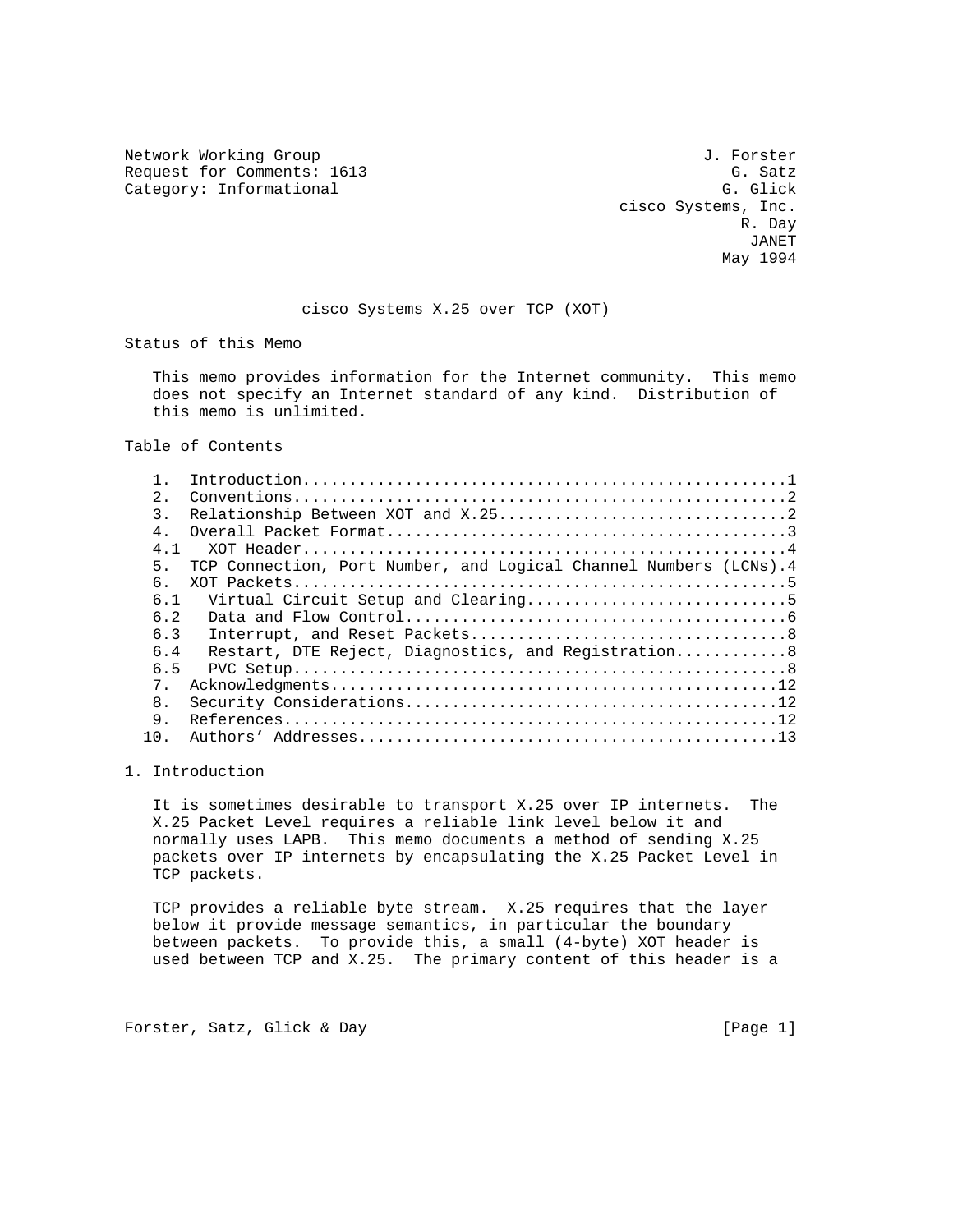length field, which is used to separate the X.25 packets within the TCP stream.

 In general, the normal X.25 protocol packet formats and state transition rules apply to the X.25 layer in XOT. Exceptions to this are noted.

2. Conventions

 The following language conventions are used in the items of specification in this document:

- o MUST, SHALL, or MANDATORY -- This item is an absolute requirement of the specification.
- o SHOULD or RECOMMEND -- This item should generally be followed for all but exceptional circumstances.
- o MAY or OPTIONAL -- This item is truly optional and may be followed or ignored according to the needs of the implementor.

 In some places in this document, there is parenthetical material labeled "DISCUSSION". This material is intended to give clarification and explanation of the preceding text.

3. Relationship Between XOT and X.25

 When a networking device (a host, router, etc.) has an X.25 engine (i.e., protocol implementation), that engine may be connected to interface(s) running LAPB, and/or to logical interface(s) running LLC or XOT/TCP/IP. In general, the XOT layer itself is not at all sensitive to what kind of packets the X.25 engine passes to it. However, to improve interoperability between separate implementations, this document in some cases does specify behavior of the X.25 engine.

 While this document primarily discusses XOT from the perspective of switching X.25 traffic (i.e., connecting an X.25 Virtual Circuit between the local X.25 interfaces of two networking devices), this should not prevent a host from offering X.25 connectivity using XOT.

 The various X.25 standards may call a given packet type by a different name according to the assigned DTE/DCE role of the interface that originated the packet. XOT is intended to be insensitive to the DTE/DCE role of the local interfaces at either end of an XOT TCP connection, so, for this document, the following terms are interchangeable unless stated otherwise:

Forster, Satz, Glick & Day [Page 2]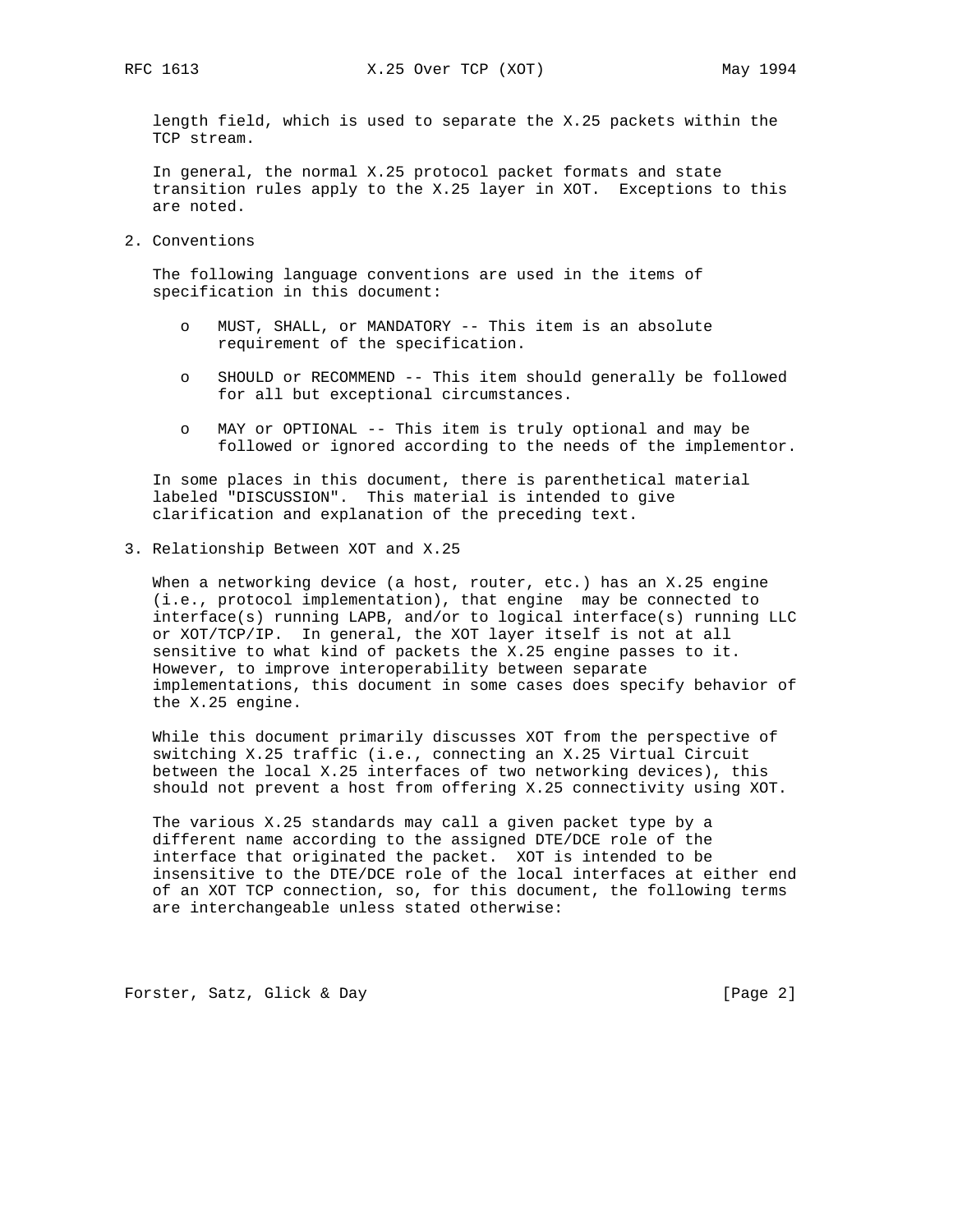- o Call, Call Request and Incoming Call
- o Call Confirm, Call Accepted and Call Connected
- o Clear, Clear Request and Clear Indication
- o Clear Confirm, DTE Clear Confirmation and DCE Clear Confirmation
- o Data, DTE Data and DCE Data
- o Interrupt, DTE Interrupt and DCE Interrupt
- o Interrupt Confirm, DTE Interrupt Confirmation and DCE Interrupt Confirmation
- o RR, DTE RR and DCE RR
- o RNR, DTE RNR and DCE RNR
- o REJ, Reject and DTE REJ
- o Reset, Reset Request and Reset Indication
- o Reset Confirm, DTE Reset Confirmation and DCE Reset Confirmation
- o Restart, Restart Request and Restart Indication
- o Restart Confirm, DTE Restart Confirmation and DCE Restart Confirmation
- 4. Overall Packet Format

The entire encapsulated packet has the following format:

 --------------------------------- | |  $\vert$  in the Header  $\vert$  | | --------------------------------- | | | TCP Header | | --------------------------------- | | | XOT Header | | | --------------------------------- | | | X.25 Packet | | | ---------------------------------

 RFC convention is that a packet format is represented graphically with the data sent first above the data sent later. This convention is followed in this document, and therefore, while we refer to X.25 being transported over TCP, we draw the packet format with the X.25 portion of the packet lower on the page than the TCP portion.

Forster, Satz, Glick & Day [Page 3]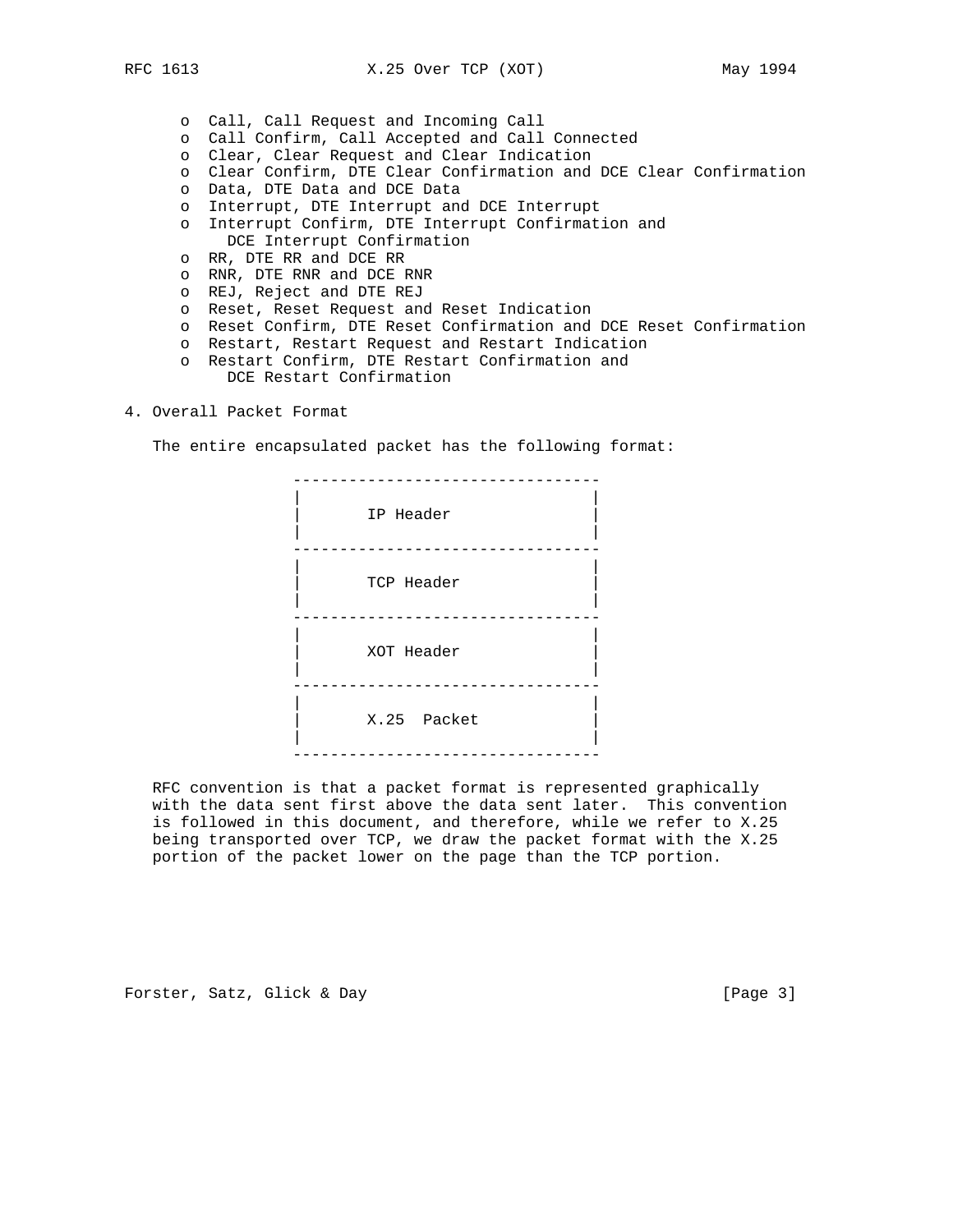# 4.1 XOT Header

The XOT header has the format:

| 0 1 2 3 4 5 6 7 8 9 0 1 2 3 4 5 6 7 8 9 0 1 2 3 4 5 6 7 8 9 0 1 |  |         |  |  |  |  |  |  |  |  |        |  |  |  |  |
|-----------------------------------------------------------------|--|---------|--|--|--|--|--|--|--|--|--------|--|--|--|--|
|                                                                 |  |         |  |  |  |  |  |  |  |  |        |  |  |  |  |
|                                                                 |  | Version |  |  |  |  |  |  |  |  | Length |  |  |  |  |
|                                                                 |  |         |  |  |  |  |  |  |  |  |        |  |  |  |  |

Version (2 octets)

 The version number of the XOT protocol is encoded in the first two octets. The version number MUST be 0. Other values of this field are reserved for future use. If a value other than 0 is received, then the TCP connection MUST be closed.

Length (2 octets)

 The length of the X.25 packet is encoded in the second two octets. Values must be legal X.25 packet lengths. If the Length field has an illegal value, then the TCP connection MUST be closed.

5. TCP Connection, Port Number, and Logical Channel Numbers (LCNs)

 A separate TCP connection MUST be used for each X.25 virtual circuit. All connections MUST be made to TCP port number 1998. This port number is an IANA Registered Port Number registered by cisco Systems; cisco has designated it for use by XOT.

 The TCP connection MUST be created before the virtual circuit can be established. The TCP connection MAY be maintained after the virtual circuit has been cleared. Data MUST NOT be passed along with the TCP SYN packet.

 The Logical Channel Number (LCN) field in the X.25 header has no significance and has arbitrary values. A corollary of this is that there is no assignment of one side of the connection to be DTE and another to be DCE.

### DISCUSSION

 Consider three devices A, B and C, where A and B both conduct XOT sessions to C. It's possible that C could receive two calls with the same LCN and, unless the X.25 engine could tell that they were received on different logical (XOT) interfaces, here would a danger of call collision (indeed a valid LCN on one interface may

Forster, Satz, Glick & Day [Page 4]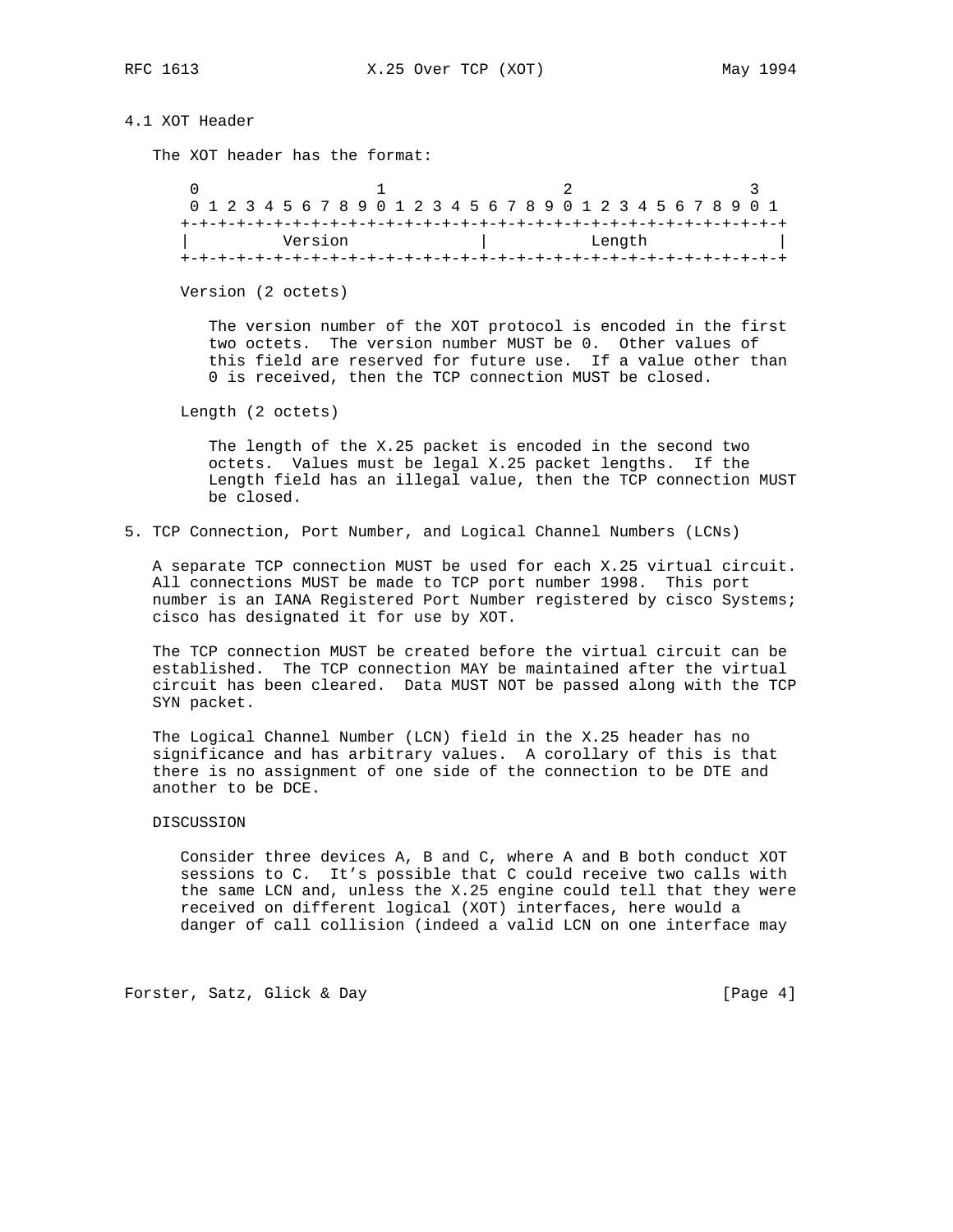not even be valid on a different interface). It is therefore necessary for C's X.25 engine to distinguish between the two streams, but the LCN field is not sufficient to do this. The XOT protocol design decision was to expect the XOT layer to communicate the stream identification to the X.25 layer.

### 6. XOT Packets

 For each X.25 packet received from the TCP connection to be sent out a local interface, an XOT implementation MUST set the packet's logical channel number to that used on the outgoing interface. For the purposes of this RFC, a logical channel number is the 12 bit field confusingly defined by the X.25 Recommendations as the high order 4 bit "logical channel group number" and low-order 8 bit "logical channel number", where the latter phrase is used to refer to both the aggregated 12 bits and the low-order 8 bits.

 An XOT implementation SHOULD NOT modify the X.25 packet header information received on a local interface to be transmitted over the TCP connection.

 An XOT implementation MUST modify the X.25 packet header information as required for proper X.25 protocol operation for packets received on a TCP connection to be transmitted over a local interface.

 An XOT implementation MAY support connection between interfaces that use different flow control modulos. If this feature is supported, XOT MUST modify the packet General Format Identifier on all packets received over the TCP connection to set the proper modulus identifier.

6.1 Virtual Circuit Setup and Clearing

 Once a TCP connection has been established, the X.25 Call packet is sent by the XOT that initiated the TCP connection. Eventually a Call Confirm or Clear packet is received, or the X.25 T11/T21 timeout occurs or the XOT TCP connection is closed. The usual X.25 state transitions are followed.

 Any legal X.25 facilities from the family of X.25 protocols (including but not limited to the 1980, 1984 and 1988 CCITT X.25 Recommendations) MAY be included in the Call, Call Confirm and Clear packets. Receipt of an unknown or unsupported X.25 facility received from the TCP connection SHOULD be ignored (i.e., not presented in the packet sent out the local interface) or treated as an error as defined by the X.25 standard implemented.

Forster, Satz, Glick & Day [Page 5]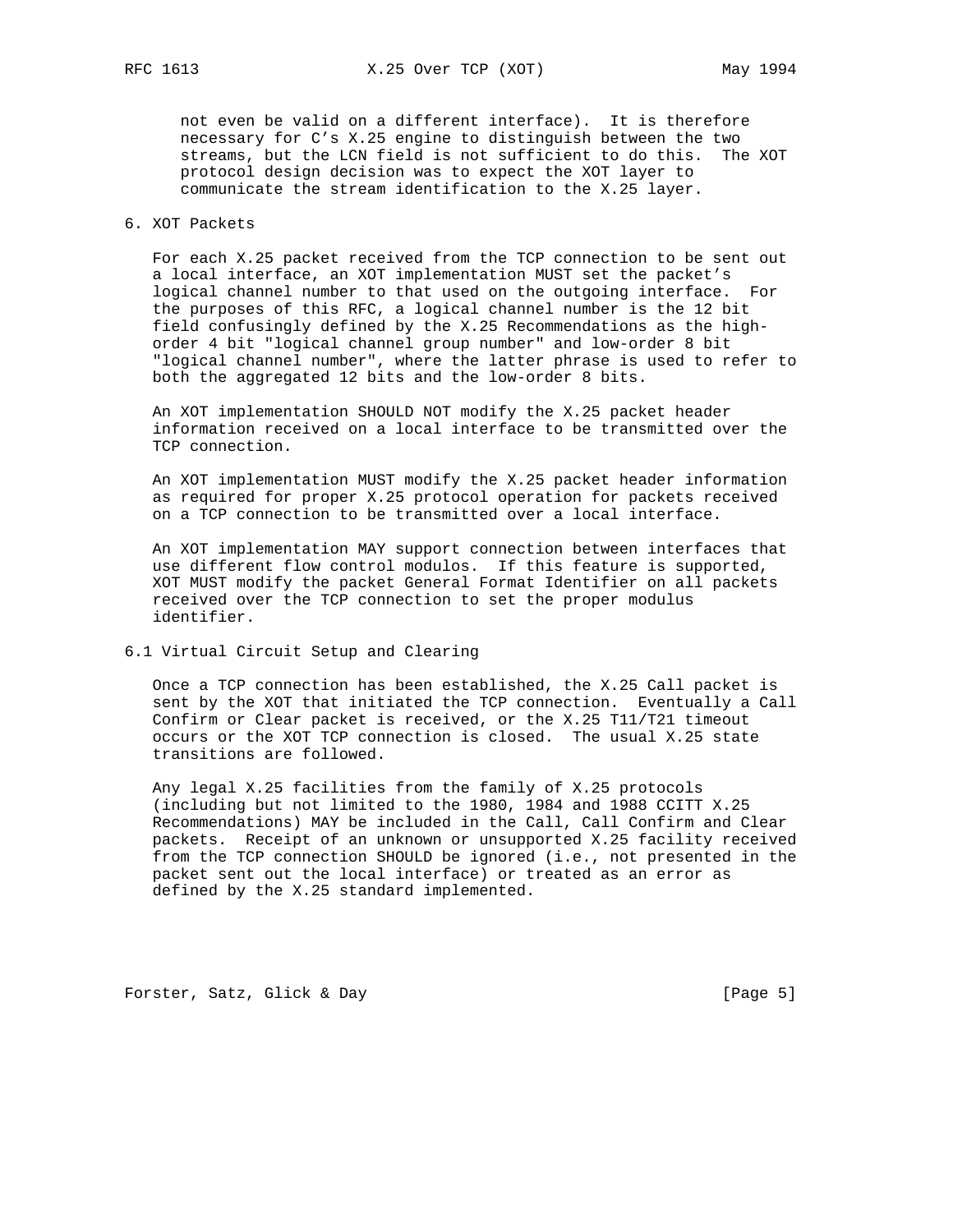To simplify end-to-end flow control, the packet size and window size are always sent explicitly as facilities in the Call packet. The Call packet MUST contain both Packet Size and Window Size facilities. The Call Confirm packet MAY contain these facilities. The handling of a Call received over a TCP connection that does not encode one or both of the flow control facilities is a local matter--if the XOT accepts such a Call, it MUST encode the missing flow control facility values that apply to the connection in the returned Call Confirm packet.

## DISCUSSION

 X.25 interfaces normally have a concept of network default values for packet size and window size. It was thought that when connecting diverse sites over a TCP/IP network this concept would be difficult to achieve in practice. If there is no network default, then each call must state the packet size and window size. This is the reason for requiring the packet size and window size facilities. It is expected that this can be achieved either by the XOT layer itself, or by configuring the X.25 engine such that there no network default on this interface.

 After sending a Clear the TCP connection MAY be closed immediately without waiting for the Clear Confirm. A Clear Confirm received on the TCP connection MAY be silently discarded.

 A packet with an invalid X.25 Packet Type Identifier (PTI) received over the TCP connection before a Call has been received (i.e., while in the P1 state) MUST be silently discarded.

#### 6.2 Data and Flow Control

#### DISCUSSION

 The implementation of X.25 flow control is a local matter, but different implementation choices affect XOT behavior.

 An XOT implementation may implement either end-to-end flow control, where DATA, RR and RNR packets are sent over the TCP connection as received over the local interface, or local flow control, where flow control packets (RR, RNR and, if supported, REJ) are sent on a VC according to local criteria, a complete packet sequence of DATA packets may be fragmented or combined, and data packet numbering normally has only local DTE-DCE significance.

 Existing implementations of XOT perform end-to-end flow control. Data and flow control packets are simply transferred between the

Forster, Satz, Glick & Day (Page 6)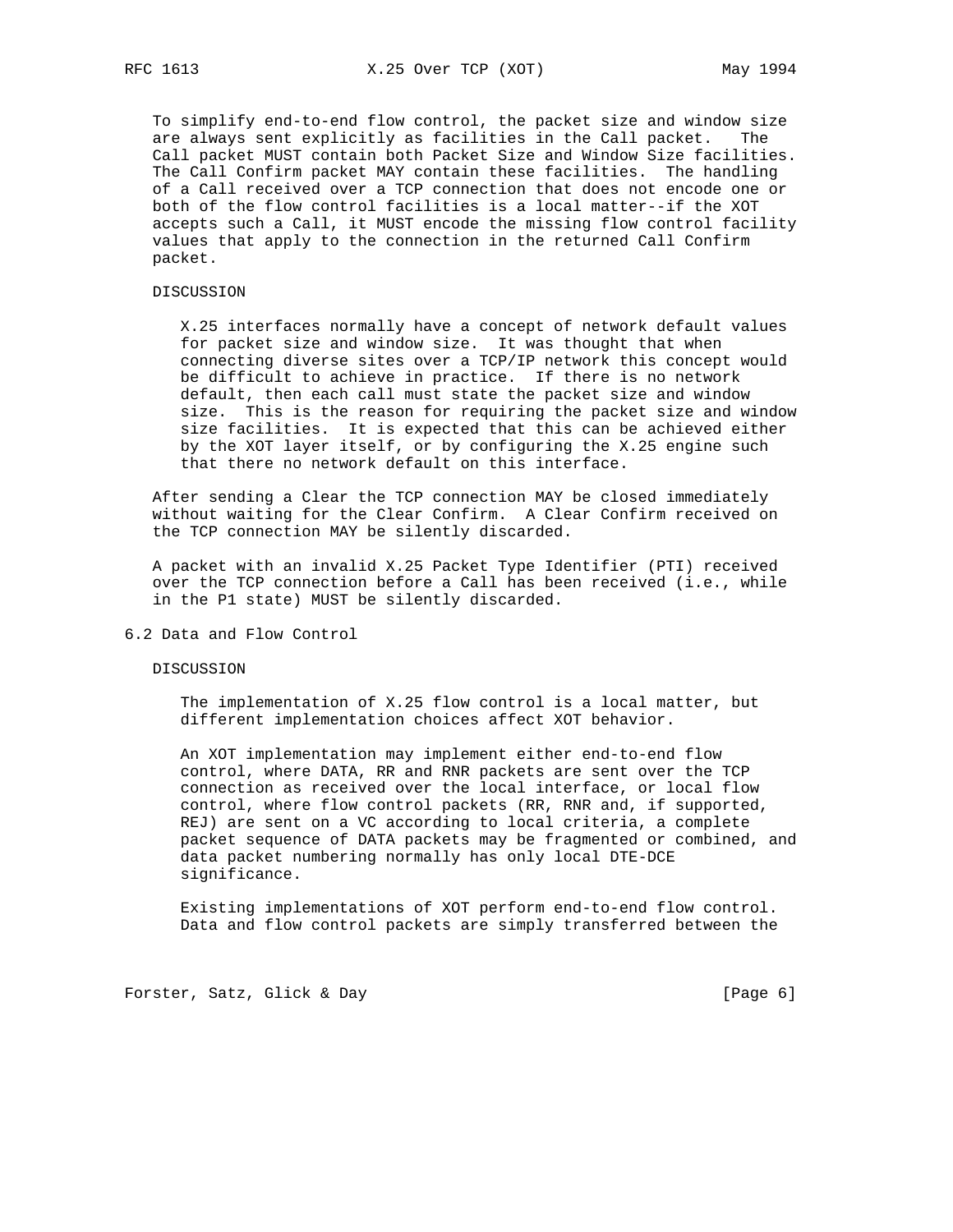two local interfaces via the TCP connection, adjusting the X.25 header data as necessary for mixed modulo operation. This does not preclude an XOT implementation that performs local flow control, but interoperability requires that a local flow control implementation conduct the XOT session such that a connecting end-to-end flow control implementation receives Data packets of the proper size and flow control fields with appropriate P(S) and P(R) values.

 An X.25 implementation that performs local flow control similarly may set up a Call between two local interfaces where each logical channel has its own packet and window sizes and Data packets must be fragmented or collected between the interfaces and each interface manages distinct packet sequence numbers; XOT operation is simply an extension to this operation as a VC is connected between the local interface and an XOT/TCP virtual interface, each of which have distinct window and packet sizes.

 An XOT that implements local flow control MUST send data packet acknowledgements across the TCP connection for the DATA packets it receives from the TCP connection, using the received packet numbers, and MUST observe the maximum packet sizes agreed to across the TCP connection.

 An XOT implementation MUST NOT assume that an RNR sent across the TCP connection will stop the flow of DATA packets in the other direction. An RNR packet received from the TCP connection MAY cause an RNR packet to be sent across the local interface; end-to-end flow control implementations MAY communicate the P(R) in an RNR packet received from the TCP connection by sending an RR packet on the local interface.

 An XOT implementation that allows mixed-modulo connections and implements end-to-end flow control MUST intervene in the window size negotiation process when a modulo 128 Call Request proposes a window size of 8 or larger to an XOT connection that serves a modulo 8 interface. The intervention MUST either refuse the connection or lower the too-large window size(s) to a value valid for the interface and indicate the final result of the window size negotiation process in the Call Confirm packet returned over the TCP connection.

 For any type of flow control implementation that supports mixed modulo connections, both cooperating XOTs MUST interpret the the P(S) and  $P(R)$  values received from the TCP connection and perform any flow control operation appropriate for correct X.25 operation of the local interface. End-to-end flow control implementations MUST translate between the two modulos and construct the analogous  $X.25$  header  $P(S)$ and P(R) fields for DATA, RR and RNR packets.

Forster, Satz, Glick & Day [Page 7]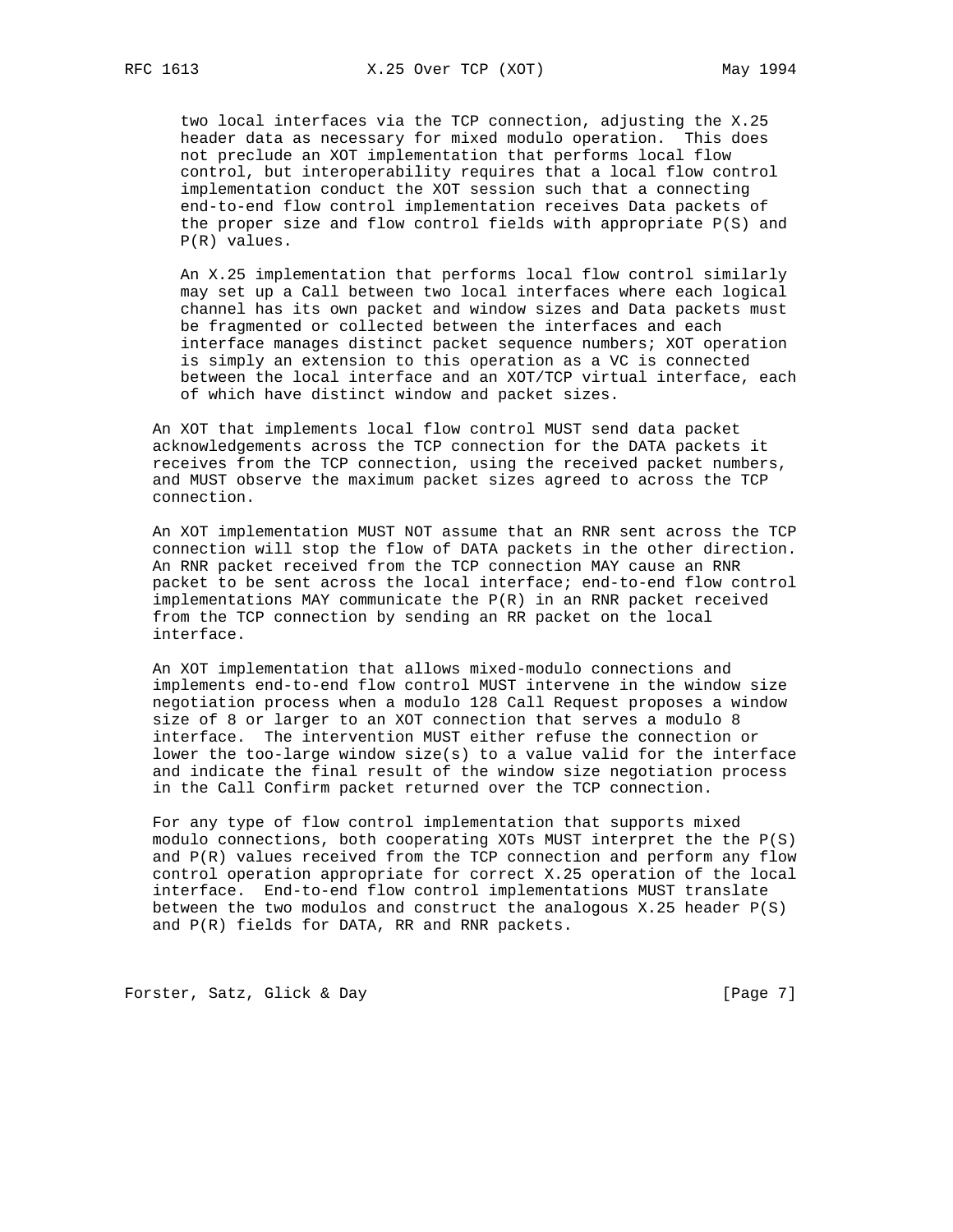An XOT implementation MAY support connecting two XOT TCP sessions to each other. If this feature is supported, XOT MUST simply connect the two TCP sessions without modifying the data passed.

6.3 Interrupt, and Reset Packets

 Interrupt, Interrupt Confirm, Reset and Reset Confirm packets are sent over the TCP connection using the normal X.25 packet formats and state transitions. The end-to-end nature of both the Interrupt and Reset services MUST be maintained for correct X.25 operation.

6.4 Restart, DTE Reject, Diagnostics, and Registration

 X.25 packets that have only a local DTE/DCE interface significance (Restart, Restart Confirm, DTE Reject, Diagnostic, Registration Request and Registration Confirmation) MUST NOT be sent over the TCP connection. If one of these packets is received, then it MUST be silently discarded.

#### 6.5 PVC Setup

An XOT implementation MAY support connecting a PVC via XOT.

#### DISCUSSION

 X.25 PVCs are Virtual Circuits that are presumed to be available when the X.25 service is available (i.e., in the R1 state). Connecting a PVC via XOT is complicated because no Call, Call Confirm, Clear or Clear Confirm packets are transferred (or allowed) across the X.25 interface--PVCs are simply available because they have been provisioned by the network provider as contracted for by the network users.

 Supporting a PVC using XOT requires a data exchange between the XOT entities that is outside the scope of the X.25 standards, and must provide for a number of error conditions.

 The setup of a PVC between two XOT entities is performed by exchanging a non-standard X.25 packet type (encapsulated in an XOT Header); the PVC setup exchange takes place immediately after a new TCP XOT connection has been established. The XOT implementation that initiated the TCP connection is the initiator; the other XOT is the responder.

Forster, Satz, Glick & Day [Page 8]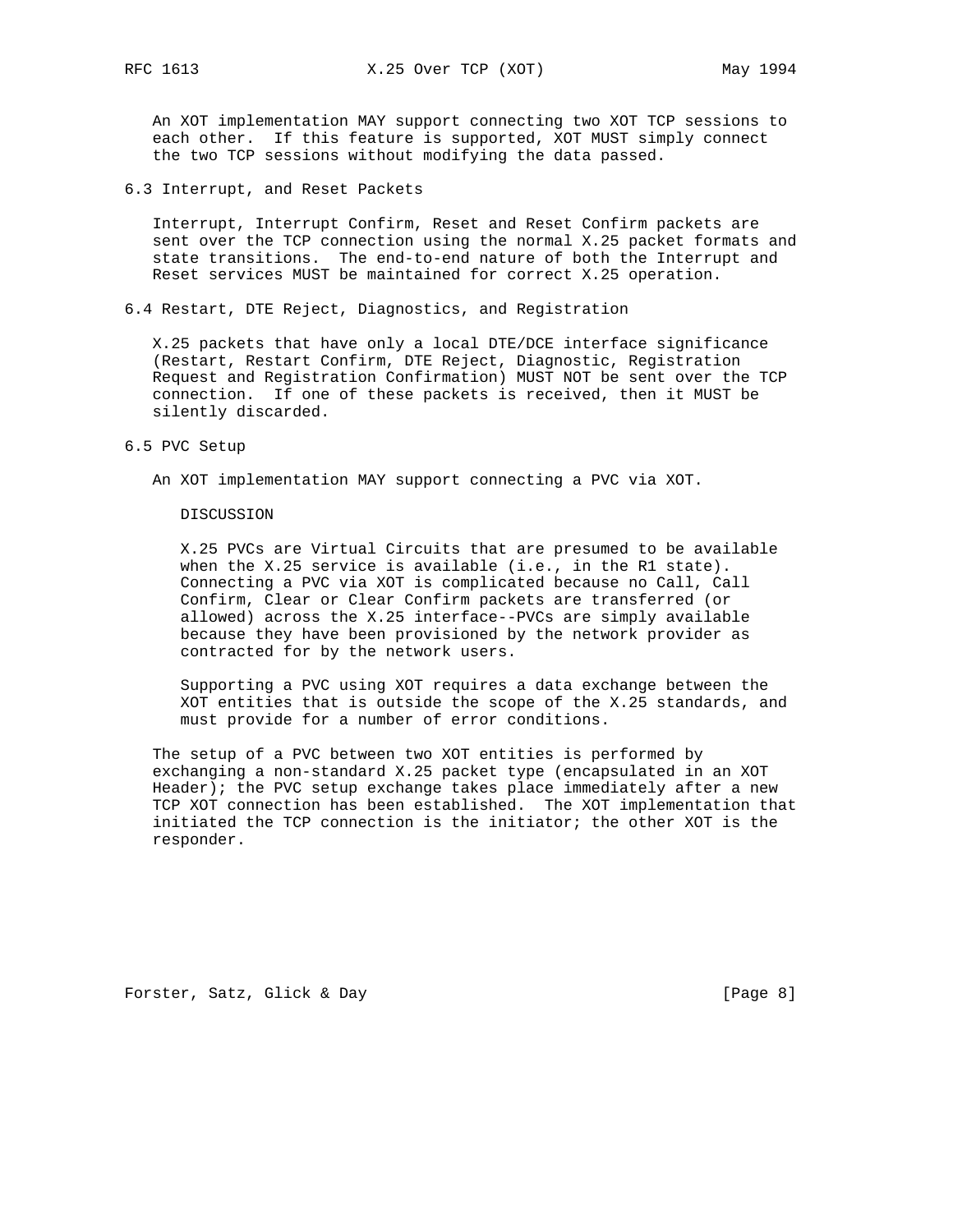The PVC Setup packet includes the X.25 General Format Identifier, LCN and Packet Type Identifier fields followed by additional data. This non-standard packet type takes the form:

| --+--+--+--+--+--+--+--+--+                                |                                     |
|------------------------------------------------------------|-------------------------------------|
| $X.25$ GFI $\mid$ $X.25$ LCN                               |                                     |
| +--+--+--+--+                                              | $\,{}^+$                            |
| +--+--+--+--+--+--+--+--+--+                               |                                     |
| $X.25$ PTI                                                 | PVC setup PTI $(= 0xF5)$            |
| +--+--+--+--+--+--+--+--+--<br>+--+--+--+--+--+--+--+--+-- | version $(= 0x81)$                  |
| +--+--+--+--+--+--+--+--+--+                               | status                              |
| +--+--+--+--+--+--+--+--+--+                               | initiator interface name length (N) |
| --+--+--+--+--+--+--+--+--+                                | initiator LCN (high octet)          |
| +--+--+--+--+--+--+--+--+--+                               | initiator LCN (low octet)           |
| +--+--+--+--+--+--+--+--+--+                               | responder interface name length (M) |
| +--+--+--+--+--+--+--+--+--+                               | responder LCN (high octet)          |
|                                                            | responder LCN (low octet)           |
| --+--+--+--+--+--+--+--+--+                                | sender incoming window              |
| .-+--+--+--+--+--+--+--+--+                                | sender outgoing window              |
| +--+--+--+--+--+--+--+--+--+                               | sender incoming max. packet size    |
| --+--+--+--+--+--+--+--+--+                                | sender outgoing max. packet size    |
| -+--+--+--+--+--+--+--+--+                                 | initiator interface name (N octets) |
| -+--+--+--+--+--+--+--+--+                                 | responder interface name (M octets) |
| -+--+--+--+--+--+--+--+                                    |                                     |

# DISCUSSION

 The PVC setup packet was designed so that the responder could simply modify a few fields of the received packet and send it back to the initiator.

Forster, Satz, Glick & Day [Page 9]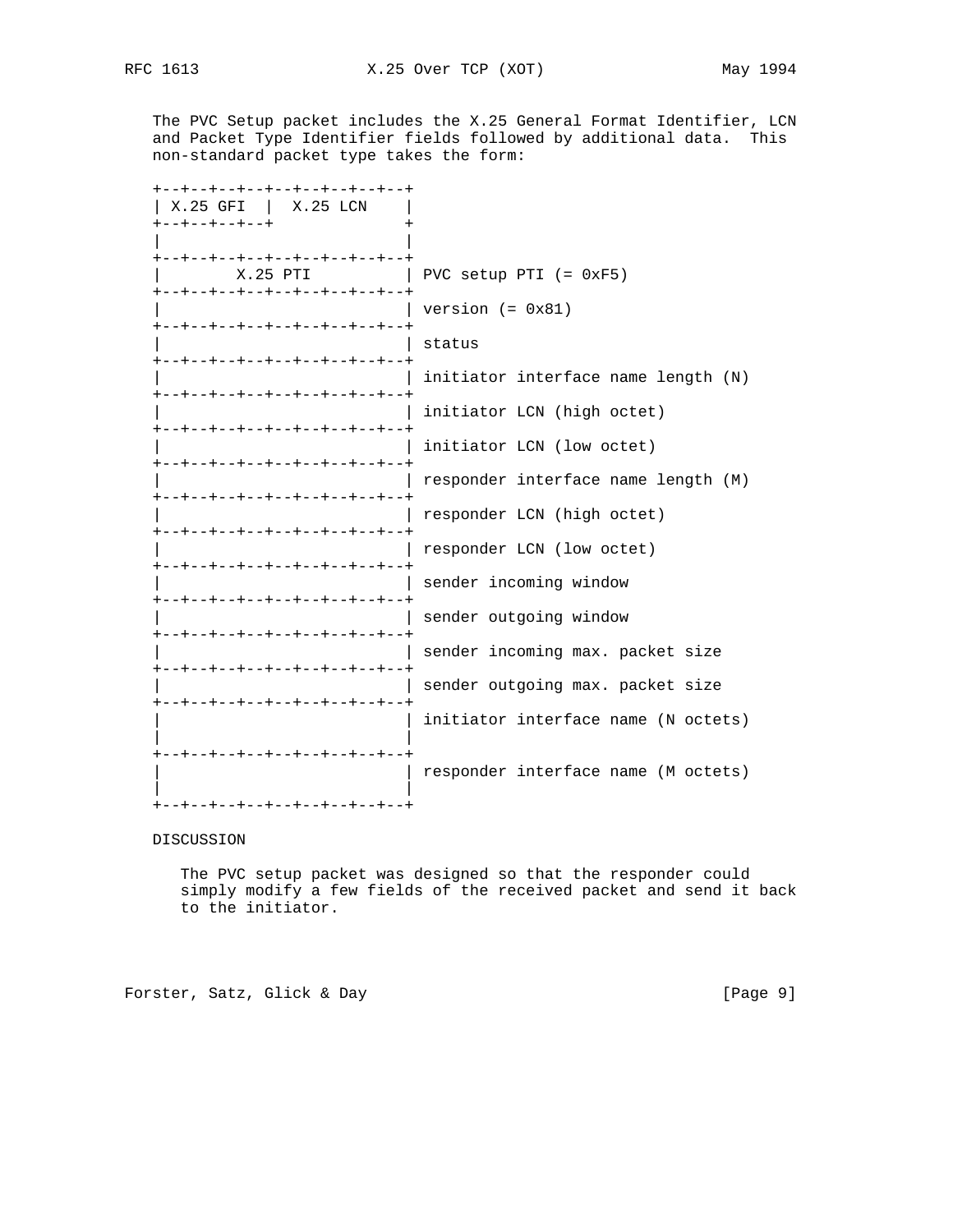The Packet Type Identifier was chosen from the unused X.25 PTI values so it is distinct from the standard X.25 Packet Type Identifiers.

 The PVC setup version value was chosen to prevent connections with prior experimental implementations.

The PVC status field has the following values defined:

| Meaning                                                                                                      |
|--------------------------------------------------------------------------------------------------------------|
| Waiting to connect                                                                                           |
| Destination disconnected<br>PVC/TCP connection refused<br>PVC/TCP routing error<br>PVC/TCP connect timed out |
| Trying to connect via TCP<br>Awaiting PVC-SETUP reply                                                        |
| Connected<br>No such destination interface                                                                   |
| Destination interface is not up                                                                              |
| Non-X.25 destination interface                                                                               |
| No such destination PVC                                                                                      |
| Destination PVC configuration mismatch                                                                       |
| Mismatched flow control values                                                                               |
| Can't support flow control values                                                                            |
| PVC setup protocol error                                                                                     |
|                                                                                                              |

DISCUSSION

 Not all of the PVC status values are appropriate for a PVC setup packet; these values represent a particular implementation that chose to assign values in three groups that correspond to a short timer for a connect attempt (0x00 through 0x07), a long timer for a connect attempt (0x08 through 0x0F) and no attempt to connect (greater than 0x0F). The values that are appropriate for a PVC setup packet are 0x00 and those values greater than 0x12.

 Most of the PVC status error values that may be found in a setup message are self-explanatory, with a few exceptions. The value 0x17, "Destination PVC configuration mismatch" may returned in the case that the targeted PVC already has an XOT PVC connection active. The value 0x19, "Can't support flow control values", may be returned when the flow control values match but, for instance, a modulo 8 interface is requested to set up a PVC with a window size greater than 7 or an interface is requested to set up a PVC

Forster, Satz, Glick & Day [Page 10]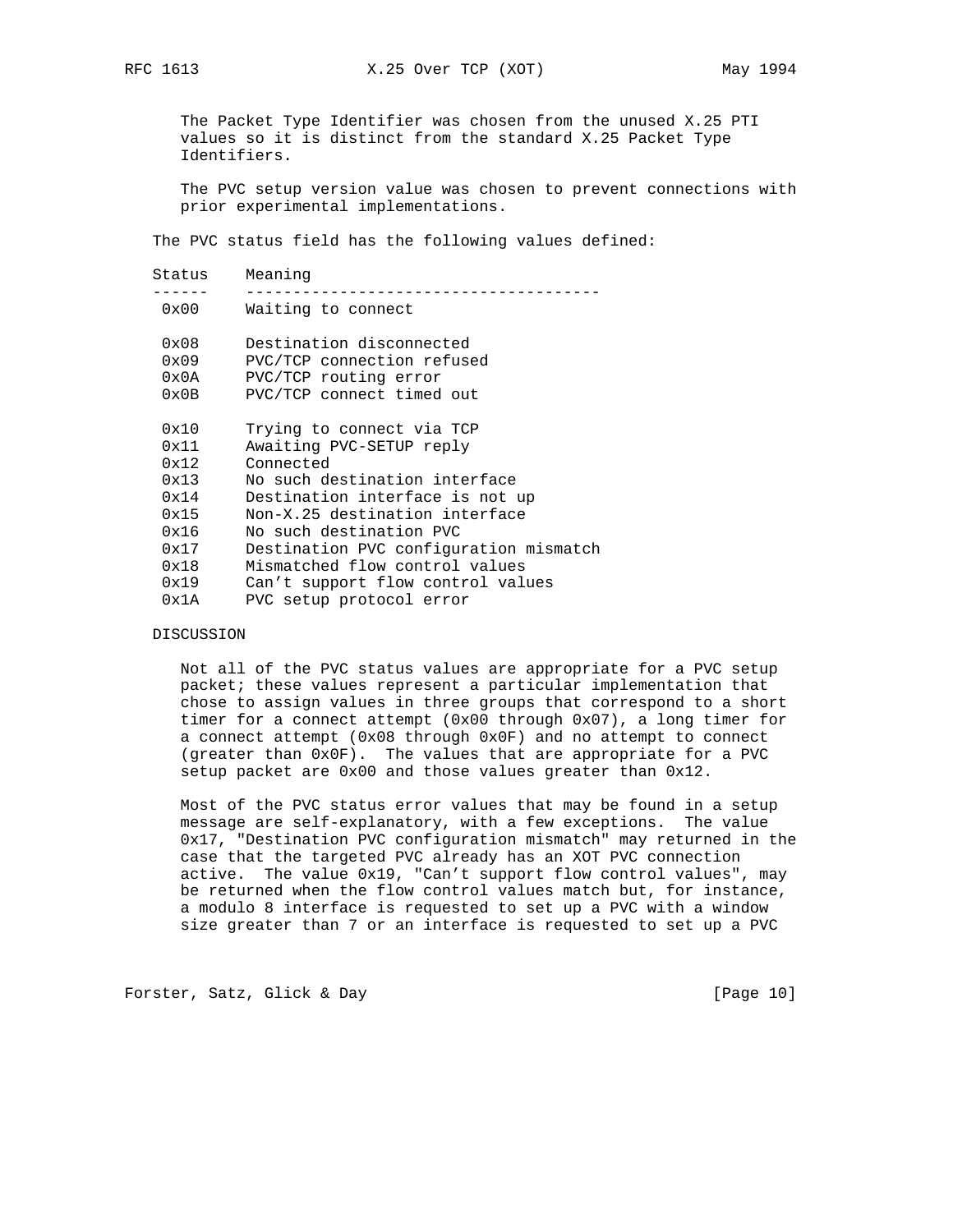with a maximum packet size that is too large for its data link layer to transfer.

 An XOT MAY retry a failed PVC setup; if implemented the XOT SHOULD wait between attempts (5 minutes is suggested).

 Each XOT PVC is configured with the identity of the other XOT (i.e., IP address), the name of the interface to connect to, the Logical Channel Number on that interface and the flow control values to use. These data are present in the PVC setup packets and the responding XOT verifies the configurations are compatible.

 The interface name fields are the ASCII names of the two interfaces involved. These names SHOULD be case-insensitive. There MUST NOT be any padding or trailing zero octets between or after the interface names.

 The flow control values are the values from the perspective of the local interface of the XOT implementation that sent the PVC setup packet. The maximum packet size values are encoded as they are in the packet size facility, (i.e., the base-2 log of the size in octets, so 7 represents a maximum packet size of 128 octets). If the responding XOT implements end-to-end flow control, it will require that the configured flow control values be complimentary, so a returned status of 0x18 will indicate the values required by the responding XOT (note that the incoming value of one local interface corresponds to the outgoing value of the connecting local interface, and vice-versa).

 After establishing the TCP connection the initiator sends a PVC setup packet, the status value MUST be 0x00; the responder will reply with its own PVC setup packet or by closing the TCP connection. An XOT PVC setup is successful if the responder returns a status of 0x00. Once the XOT PVC connection is successfully established, each XOT MUST complete a Reset procedure on the local interface, so if each local interface LCI is in state D1, a Reset packet would be generated both to the local interface and the XOT TCP connection.

 An XOT PVC connection is broken by simply closing the TCP connection; X.25 packets that are not legal for PVCs MUST NOT be transferred across an XOT PVC connection. When a local interface undergoes the Restart procedure, the XOT PVC connections MUST be either perform a Reset (which is appropriate if the interface remains in state R1) or close the XOT PVC connection.

Forster, Satz, Glick & Day [Page 11]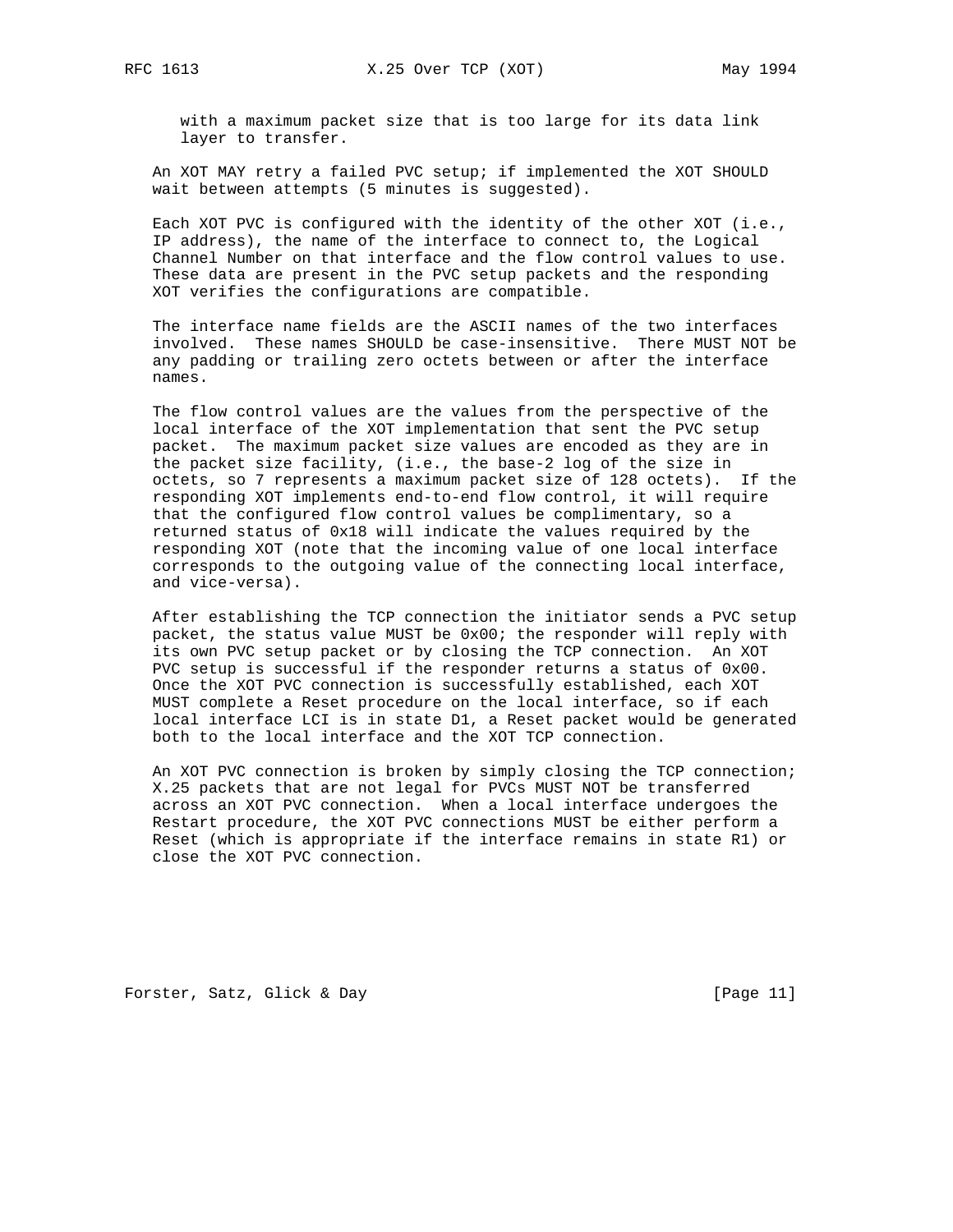### DISCUSSION

 An XOT implementation SHOULD also consider how a PVC setup collision will be handled. Receipt of an XOT PVC setup for a PVC that is itself attempting to setup an XOT connection could either accept a (valid) setup attempt and, if two TCP XOT connections result, simply use one connection to send XOT data (XOT MUST NOT send traffic over both) and accept XOT data on either, or it can close the incoming attempt and, if no connections result, retry the connection after waiting for a random interval. If two connections are allowed for a PVC, closure of one SHOULD result in the closure of the other.

7. Acknowledgments

 Greg Satz is the original designer and implementor of X.25 over TCP. Aviva Garrett of cisco Systems reviewed the specification and made many editorial corrections.

8. Security Considerations

Security issues are not discussed in this memo.

- 9. References
	- [1] Reynolds, J., and J. Postel, "Assigned Numbers", STD 2, RFC 1340, USC/Information Sciences Institute, July 1992.
	- [2] CCITT, Blue Book Volume VIII--Fascicle VIII.2, "Data Communication Networks: Services and Facilities, Interfaces"; Recommendation X.25, "Interface Between Data Circuit-Terminating Equipment (DCE) for Terminals Operating in the Packet Mode and Connected to Public Data Networks by Dedicated Circuit", 1989, Geneva.